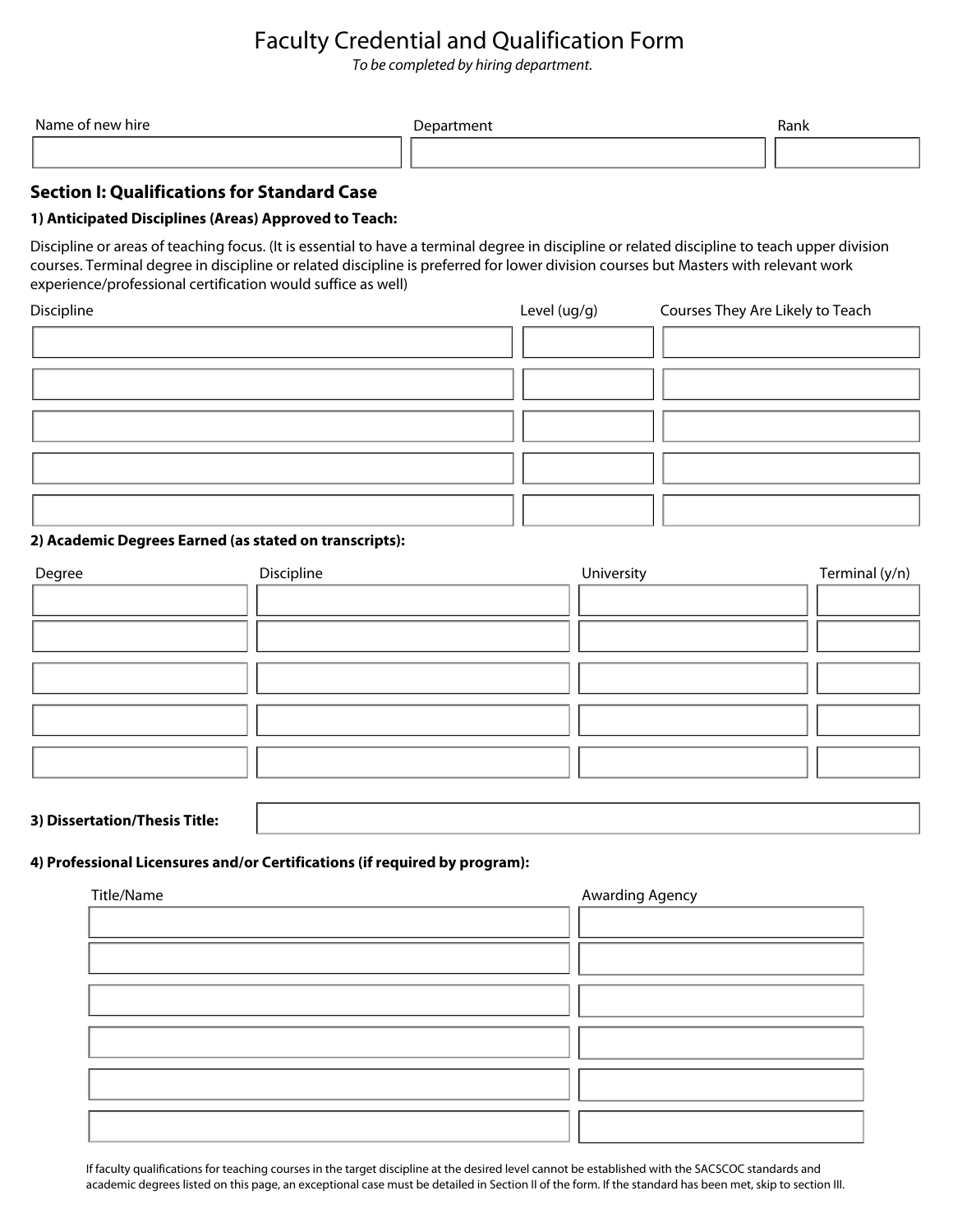# **Section II: Qualifications for Exceptional Case**

## **1) Graduate Semester Hours Earned in the Teaching DIscipline:** List course

| Course Name | Level M or D (Master's or Doctorate) |
|-------------|--------------------------------------|
|             |                                      |
|             |                                      |
|             |                                      |
|             |                                      |
|             |                                      |
|             |                                      |
|             |                                      |
|             |                                      |
|             |                                      |

### **2) Professional Experience in the Teaching Discipline:**

### **3) Teaching Experience in the Discipline:**

| <b>Courses Taught</b> | UG/G | Semester/Year | Institution |
|-----------------------|------|---------------|-------------|
|                       |      |               |             |
|                       |      |               |             |
|                       |      |               |             |
|                       |      |               |             |
|                       |      |               |             |
|                       |      |               |             |
|                       |      |               |             |
|                       |      |               |             |
|                       |      |               |             |
|                       |      |               |             |

### **4) Research, Scholarship, and/or Creative Activities in the Discipline:**

| Title | Year | Where |
|-------|------|-------|
|       |      |       |
|       |      |       |
|       |      |       |
|       |      |       |
|       |      |       |
|       |      |       |